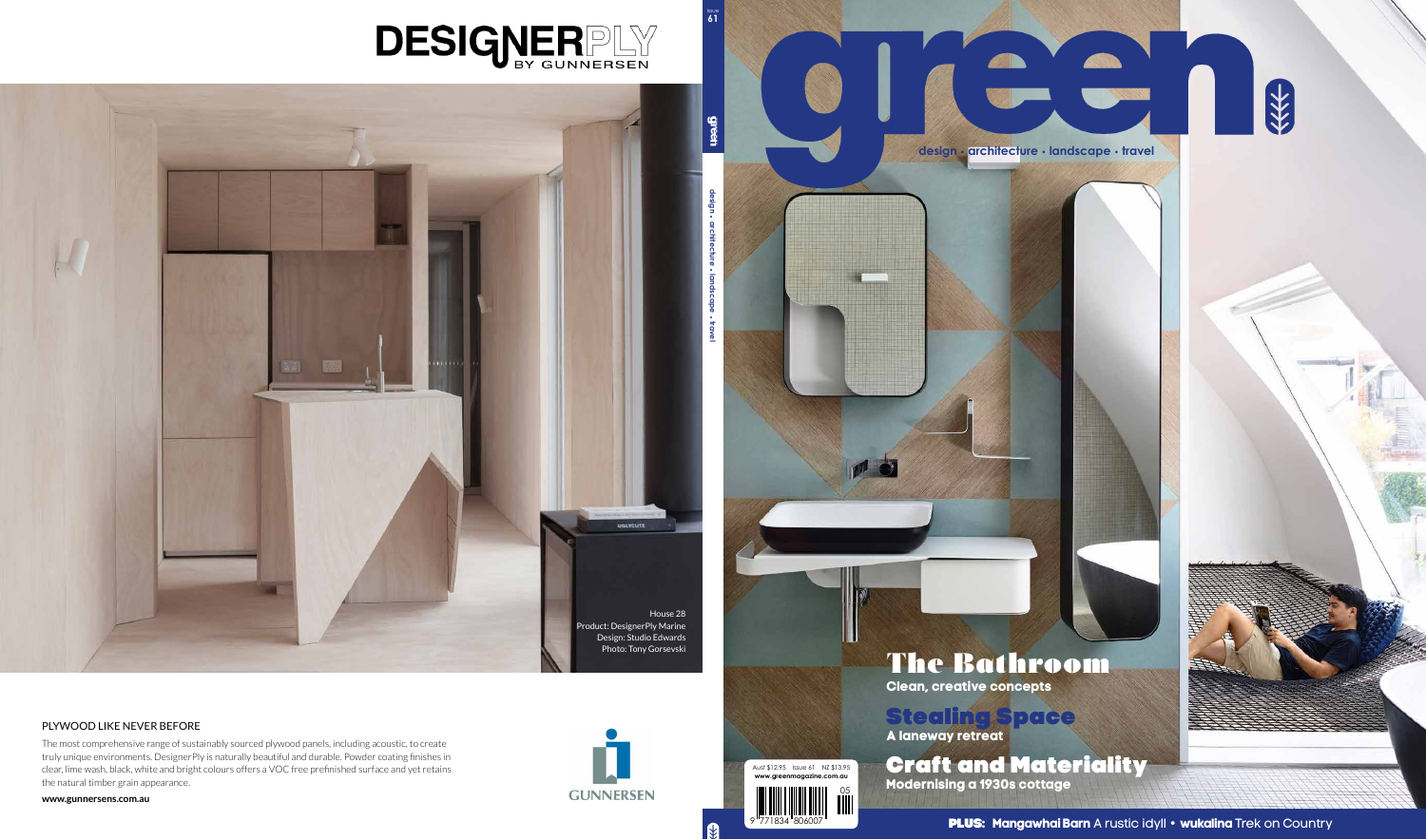

text: Georgia Thomas

# PUSHING THE Envelope

**Bathrooms are not to be architecturally underestimated. They can be extravagant or understated, bountifully colourful or tonally restrained. When it comes to bathrooms, the devil is truly in the detail – fixtures and finishes are carefully selected to work together as a purposeful whole. We've chosen a range of bathrooms that rightfully assert themselves as singularly notable spaces.** rted<br>ass<br>—